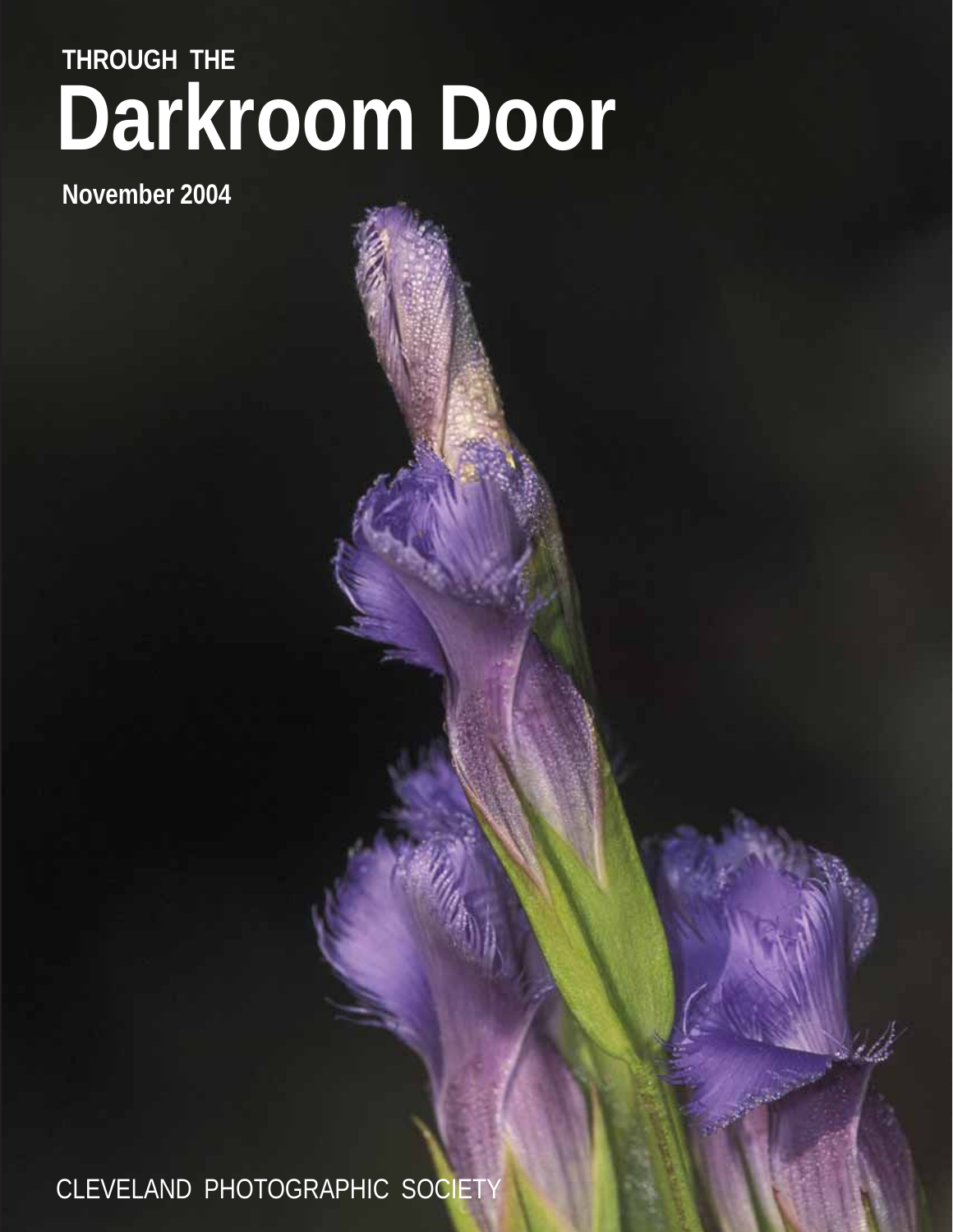#### **Through the DARKROOM DOOR**

Official Publication of Cleveland Photographic Society

| Clubroom:<br>Phone:     | 1549 Superior Ave.,<br>Cleveland, OH 44114<br>216-781-1533 |                                                      |                                                     |  |
|-------------------------|------------------------------------------------------------|------------------------------------------------------|-----------------------------------------------------|--|
| <b>Mailing Address:</b> |                                                            | CPS, P.O. Box 202651,<br>Shaker Heights, OH<br>44120 |                                                     |  |
| Editor:                 |                                                            |                                                      | Tom Fleming 440-617-9887<br>tefleming77@comcast.net |  |
| President:              | Vic Evcic                                                  |                                                      | 216-941-6442                                        |  |
| Vice Pres:              | Joe Kunzman                                                |                                                      | 440-354-5356                                        |  |
| Secretary:              | Elaine Kukral                                              |                                                      | 216-524-5434                                        |  |
| Treasurer:              | <b>Geoff Powers</b>                                        |                                                      | 216-751-3261                                        |  |
| Website:<br>Webmaster:  | Joe Kunzman                                                |                                                      | www.clevelandphoto.org                              |  |

Instructions for submission of printed material for Through the DARKROOM DOOR: email article to Tom Fleming at:

tefleming77@comcast.net. The article may be the body of the email message itself or as a file attachment (Microsoft Word, Microsoft Works, WordPerfect, or Notepad).

Instructions for submission of photos: email a jpeg of photo(s) to Tom Fleming, any size/ resolution. Include a title in your email as well as any pertinent details about the photo.

## *On The Cover:*

"Fringed Gentian" by Jim Kunkel. This photo was the first place winner in the October 15th Nature competition for the Color, Self-made category. It scored 26 points.

# **The Keyword: Inspiration**

*by Joe Polevoi*

At our October 8<sup>th</sup> program, CPS members were treated to a large dose of INSPIRATION. Our speaker, Andrea Levy, showed us how inspiration works for her in her work at the Plain Dealer. She creates editorial photo-illustrations at the newspaper. Her designs are surprising because they combine both subtle and sensitive compositions to blend with the copy. Her digital program included a variety of imaginative themes for articles and special sections in the newspaper. The quality of her work has been recognized with awards in local, state and national competitions. Just recently, she gave a presentation of her designs to the International Society of Newspaper Designers in San Jose, California.

 Andrea photographs all the subjects for her illustrations, then completes the entire composition in Photoshop. Her assignments include an endless variety of subjects, yet she is able to imagine pictorial solutions for them quickly to meet tough deadlines. She described the many challenges ranging from illustrating children suffering from lead paint poisoning to depicting Cleveland as a city that has not won a national sports title in 40 years! The photo-illustrations are consistently unusual and original. Andrea said that she has much freedom to be off-beat in her work because management has confidence in her concepts.

 Above and beyond her work was the enthusiastic way she described the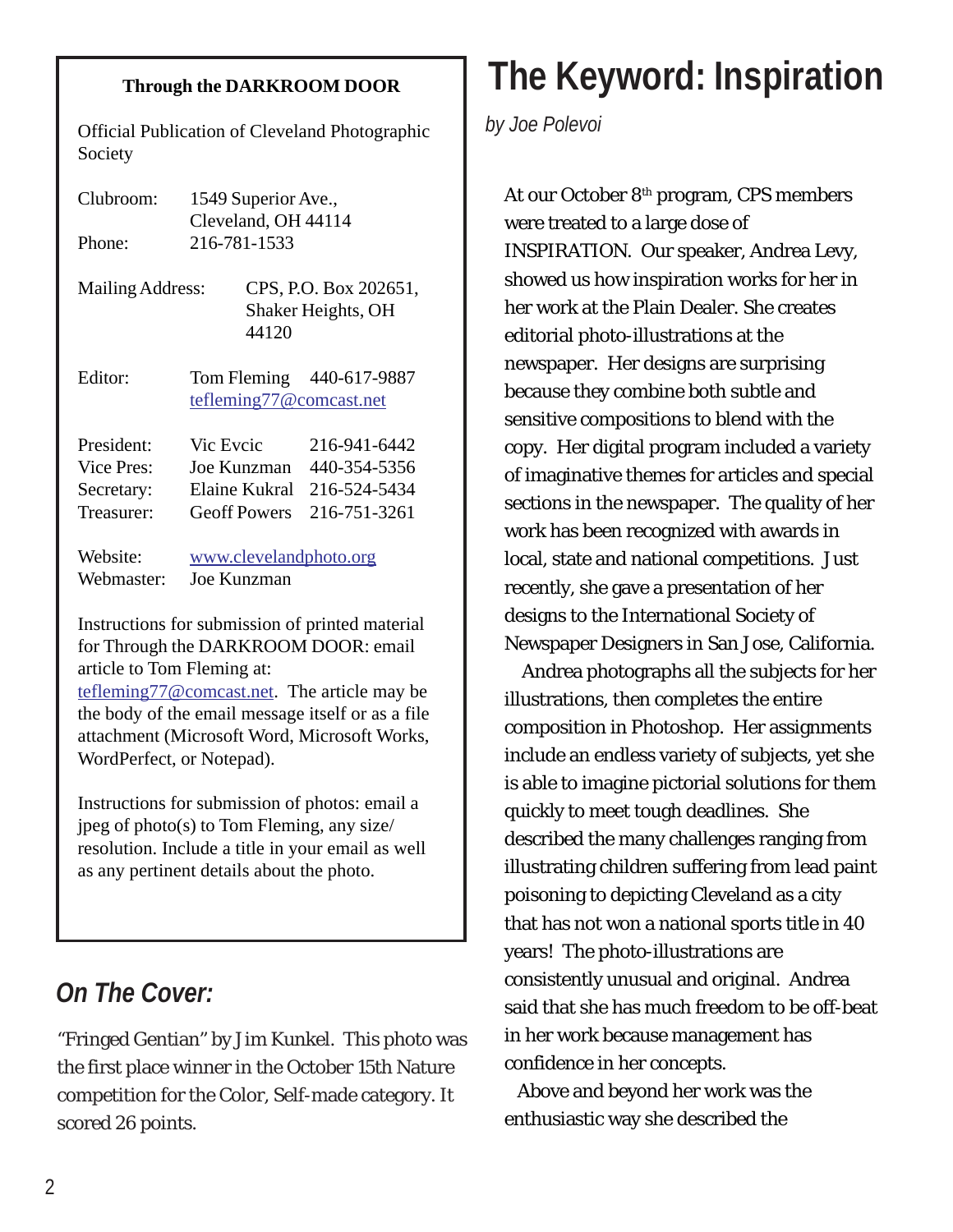excitement she has in spotting stuff to photograph anywhere around her. Andrea's files must contain a mountain of ideas for whatever. With her background, which includes a Fine Arts degree in painting, Andrea is able to combine illustration and photographic skills to achieve unique artistic communications over and over again. I hope CPS will invite her back to further inspire us. Those who were unable to attend missed something special!

It's great fun exploring the digital process of combining photos and art to see where the process goes. More and more photographers are beginning to play visual games with their photos in computer graphics programs. If you don't like what you see, just click that "delete" button and continue experimenting. You might see results that really give you INSPIRATION to explore visual imagery not possible in the past.



*Photo-Illustration by Andrea Levy*



*Photo-Illustration by Andrea Levy*



*Photo-Illustration by Andrea Levy*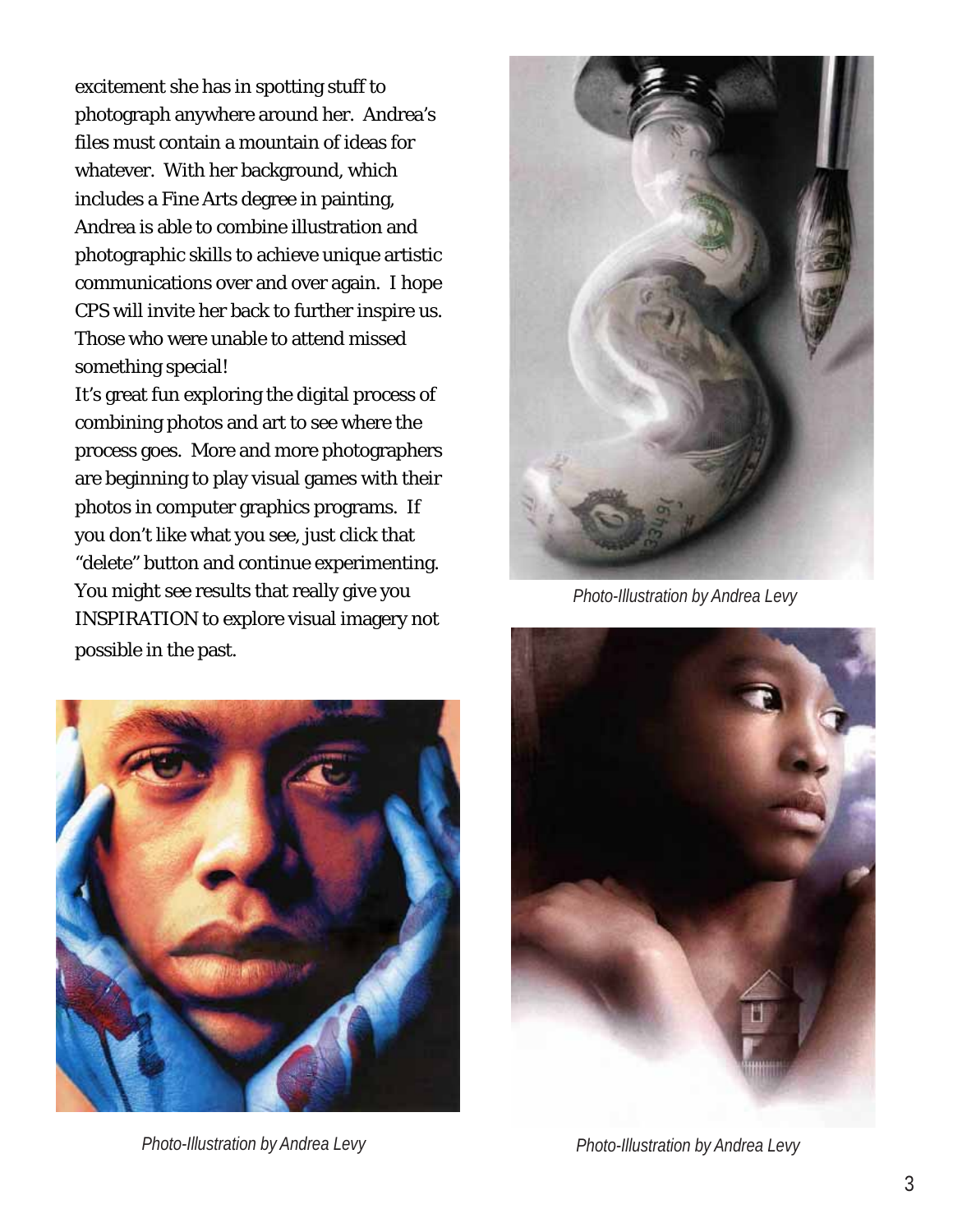# **CPS Member Interview Series: Susan Swope**

*Note: This is the first in a series of interviews with club members. In this interview, Tom Fleming talks with Susan Swope*

*Q:* Susan, how long have you been a member of CPS?

*A:* It seems like forever. Probably about 16 or 17 years.

*Q:* What do you like to photograph?

*A:* Mostly outdoor scenes and nature.

Sometimes more creative subjects.

*Q:* Who are your favorite photographers of all time?

*A:* I would have to say John Shaw. He has had a very positive influence. Shaw is a nature photographer who has written many books. I have a few of them.

*Q:* Anyone else?

*A:* Galen Rowell. He and Shaw were the two who gave me inspiration over the years. Rowell would take pictures from mountains, thousands of feet up. He and his wife were killed in a plane crash about a year ago.

*Q:* What equipment do you use?

*A:* Mostly a Minolta X-700 of which I have three camera bodies. On occasion I used my Mamiya RZ.

*Q:* Do you sell your photos?

A: I used to actively sell and do art shows. Now just occasional exhibits.



*"Morning Tranquility" by Susan Swope*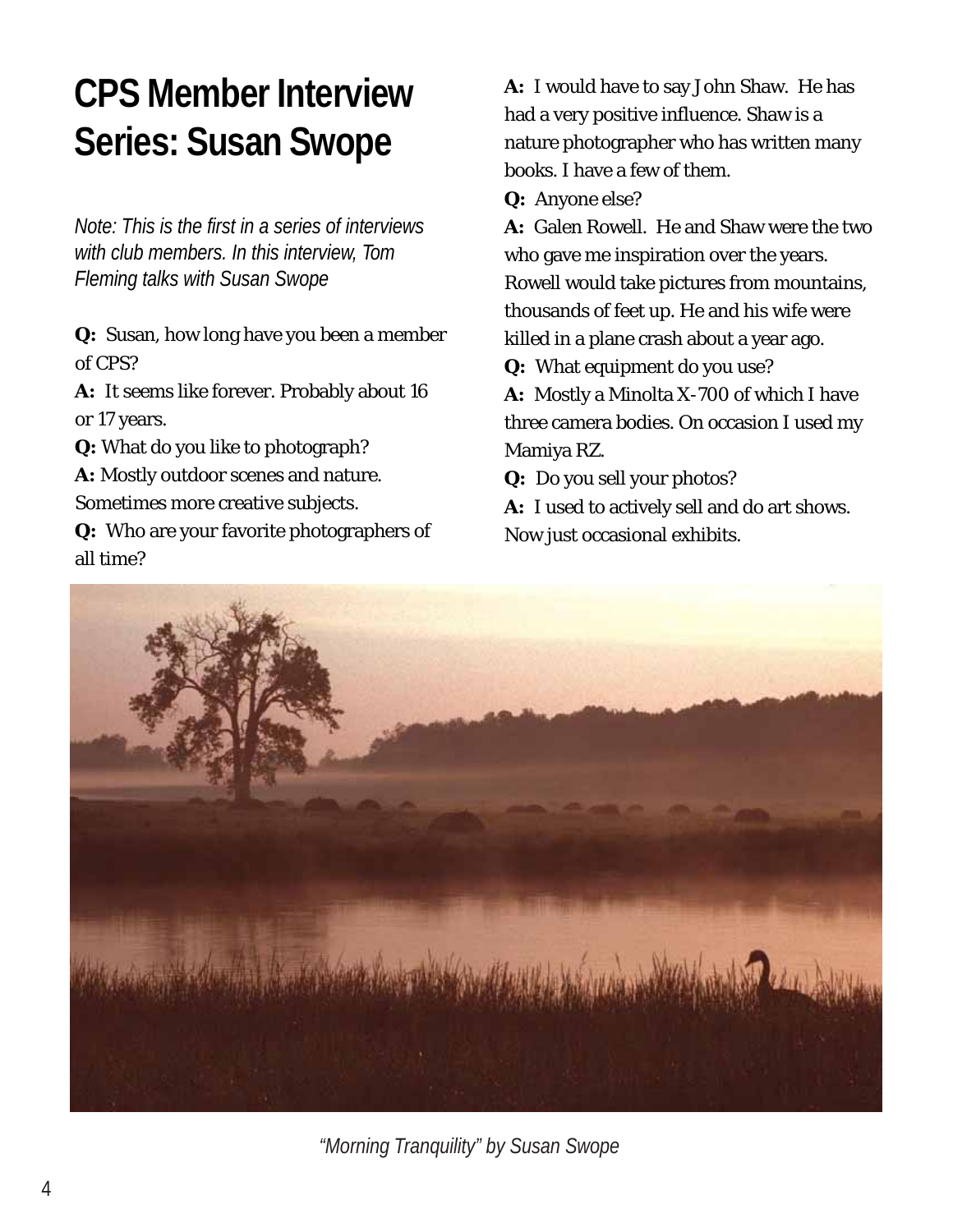*Q:* Do you display your photos on the internet?

A: I did for awhile on Shuttercity, but I haven't recently.

*Q:* What do you like most about CPS?

*A:* Meeting all of the various photographers and seeing others' creative ideas.

*Q:* What do you dislike about CPS?

*A:* I can't think of anything.

*Q:* Should CPS move to a different location and should we maintain our own clubroom (as opposed to leasing shared space parttime)?

A: It's nice having our own clubroom but it's a lot of work. Sharing space has its advantages. For years we have had a successful school and we might be able to continue that [in a shared space] except for possibly the darkroom course. There seems to be less interest in the traditional darkroom anyway though. I like the fact that our clubroom is very central. It seems easy to say that we can move, but can we find some place else in a decent area for decent rent? *Q:* How has the advent of digital

photography affected CPS?

A: I think it's made it more interesting. We get a lot more creative work than we used to. *Q:* What do you advise newer photographers?

*A:* Try a lot of different things. Don't limit yourself to the real world or to the horizontal or vertical. Think of different angles, closeups, textures and patterns. Photograph with an open mind.

*Q:* Is there anything else that you wish to communicate with your fans and colleagues? A: No, I don't think so. They all know I'm a nut!

## **PBL Building Program Set For December 17th**

A special program and competition will be held on December 17th, 2004 at CPS. All photos in the competition will be of the Peter B. Lewis Building. Along with the competition will be a discussion of its construction by John Zaranic of Case Western Reserve University. Bert Klein has organized this event.



*"Brown Pelican" by Mary Rynes, first place winner in the October 15th Nature Competition, Class B, Color Print.. Score: 26 points.*

# **Attention All Members**

If you change your mailing address, telephone number, or e-mail address, please notify Fred Reingold.. His mailing address is 13882 Clifton Blvd, Lakewood, OH, 44107- 1435, or e-mail at areingold@sbcglobal.net. Fred is our membership chairman on the board of trustees, and maintains the official CPS roster of club members.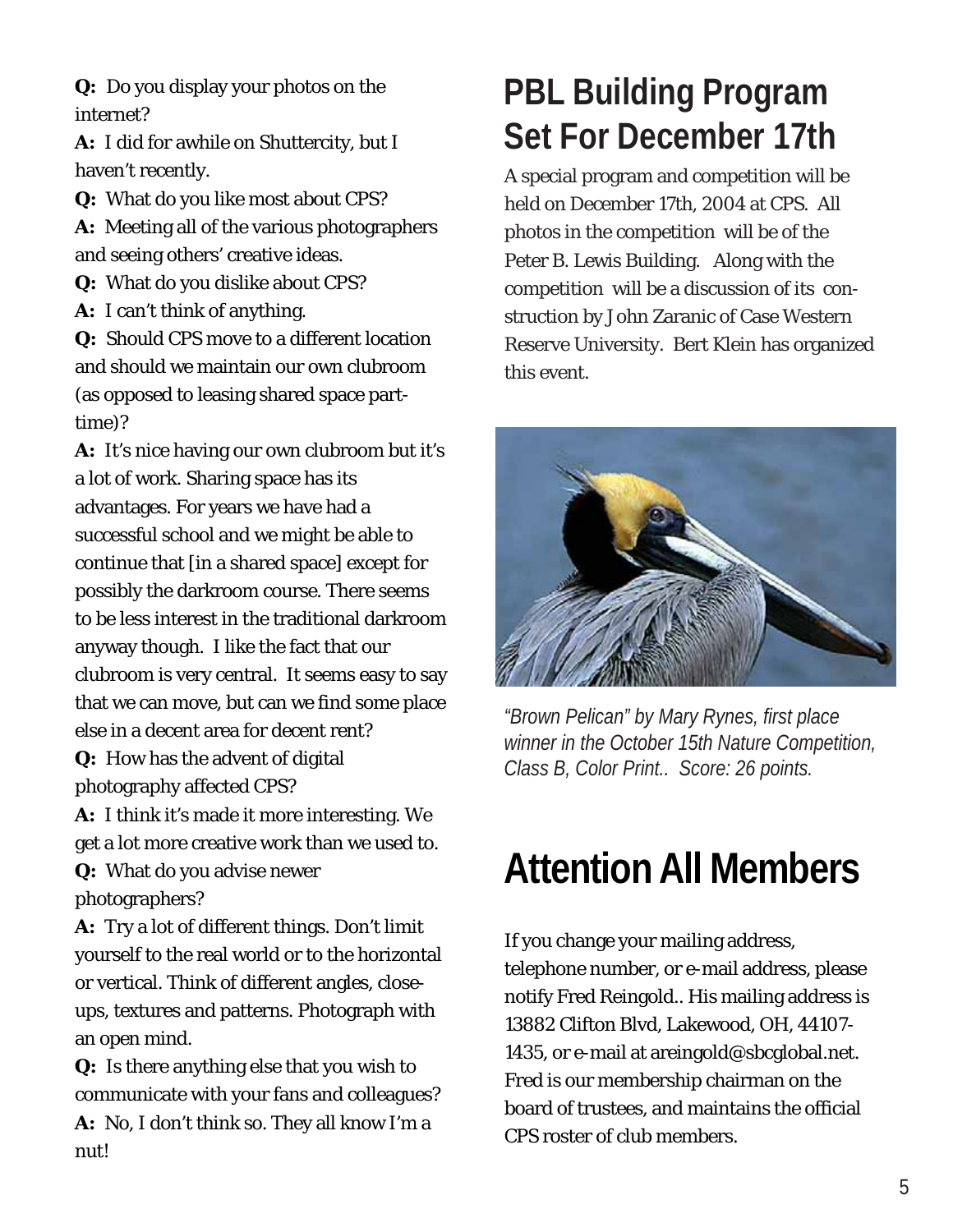# **CPS to Consider New Location**

*by Tom Fleming*

The clubroom at 1549 Superior Avenue has been the home of The Cleveland Photographic Society since 1983. According to president Vic Evcic, our current lease term has expired and CPS is now leasing the space on a month-to-month basis. Given that this is a time to consider renewing the lease or changing locations, the board of trustees discussed the issue at the October board meeting. Although CPS has continued to thrive, some board members feel that our membership could be even larger and participation much greater given a different location. Problems with the current location that were identified include: safety concerns, a staircase that is difficult for some older members, lack of cleanliness in shared areas of the building, a reluctance on the part of the landlord to make improvements, and the difficulty of maintaining our own space.

Some board members also believe that we could not only improve the club esthetically, but also cut expenses by leasing a part-time facility. In that scenario, we would still maintain our school of photography, including the fundamentals, darkroom and digital photography courses.

Board members noted that the clubroom would ideally be in a central location with easy access to highways. Bert Klein, Joe Kunzman, Ron Wilson and Vic Evcic have already identified several available buildings and they, along with other board members and club members, will visit these sites in the near future. At this point, staying at our current location has not been ruled out, but the board feels that it is prudent to explore all options. Through the Darkroom Door will continue to cover all new developments.

### **CPS Schedule: November**

- 5 Student Night
- 9 Board Meeting
- 12 People Competition #3 Slides & Prints
- 19 Pictorial Competition #3 Slides & Prints
- 26 No Meeting Thanksgiving

## **CPS Schedule: December**

- 3 Nature Competition #3 Slides & Prints
- 10 Auction
- 14 Board Meeting
- 17 Peter B. Lewis Building photo competition and talk by John Zaranic on its construction
- 24 No meeting Christmas
- 31 No meeting New Years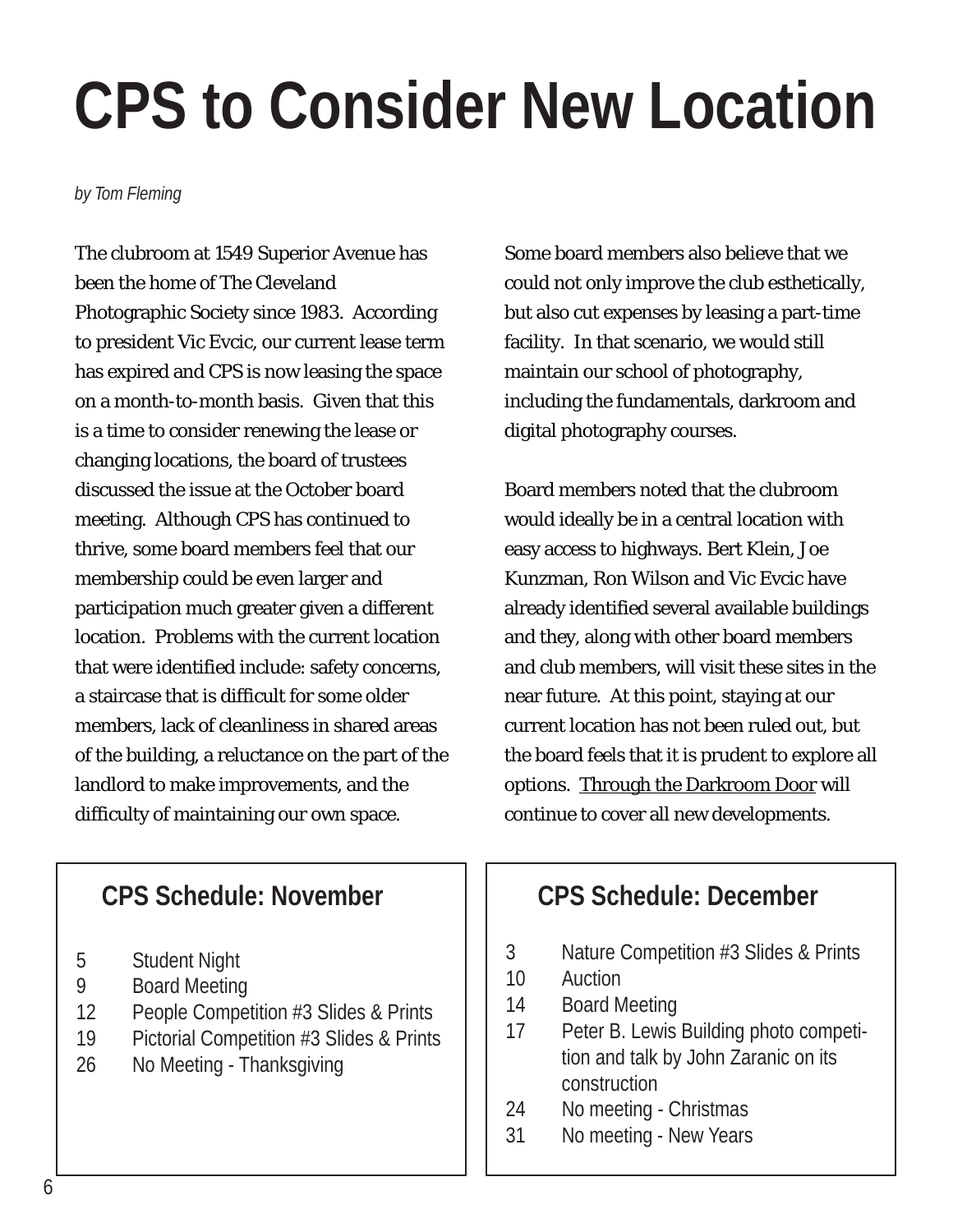

*"PopArt" by Ed Rynes. Second place photo in the creative competition of Oct. 22, black & white print category.*

## **Creative Competition a Resounding Success**

*by Maria Kaiser*

The first Creative Slides and Prints Evening Competition was held on October 22nd and was a great success. There were seventeen different makers competing in Slides and Prints (color and black & white). The judges, Janice Kushner, Fran Bayless and Karen St. John Vincent were excellent and all agreed that the work was so different and so creative

## *October 22nd, 2004 Creative Competition #1 Results*

*\_\_\_\_\_\_\_\_\_\_\_\_\_\_\_\_\_\_\_\_*

### **SLIDES**

| 1st | <b>Paul Mathiellis</b> | <b>Cleveland Streets</b>  |
|-----|------------------------|---------------------------|
| 2nd | <b>Bill Gance</b>      | Mirage                    |
| 2nd | Gerry Juskenas         | Memorial                  |
| 2nd | Maria Kaiser           | Little Bo Corn            |
| 2nd | <b>Bert Klein</b>      | <b>Creative By Glass</b>  |
| 2nd | <b>Paul Mathiellis</b> | <b>Abstract Roof Tops</b> |
| 2nd | Joe Polevoi            | <b>Ghost on Parade</b>    |
| 2nd | Ron Wilson             | <b>Alien Apparition</b>   |
|     |                        |                           |

#### PRINTS - COLOR

| 1st | Joe Polevoi      | <b>New Terminal Tower</b> |
|-----|------------------|---------------------------|
| 1st | <b>Bob Stone</b> | <b>PBL #6</b>             |
| 2nd | Kolman Rosenberg | Center of Attention       |
| 2nd | Ed Rynes         | Road Hog                  |
| 2nd | Ed Rynes         | Halloween 2004            |
| 2nd | Mary Rynes       | Ed in Hat & Glasses       |
| 2nd | Mary Rynes       | Parrot on the Edge        |
| 2nd | <b>Bob Stone</b> | <b>PBL #2</b>             |
|     |                  |                           |

### PRINTS - BLACK & WHITE

| 1st | Mary Rynes       | Heron Overhead            |
|-----|------------------|---------------------------|
| 2nd | Ed Rynes         | Pop Art                   |
| 3rd | Kolman Rosenberg | <b>Bricks and Pyramid</b> |
| 3rd | Ron Wilson       | <b>Winter Farm</b>        |
|     |                  |                           |

that it was difficult to judge. Their comments were inspiring and provided us all with a most interesting evening with challenges for things we might do in the future. Be thinking and looking for creative things to photograph and manipulate! The next Creative Competition is January14, 2005. Get busy!